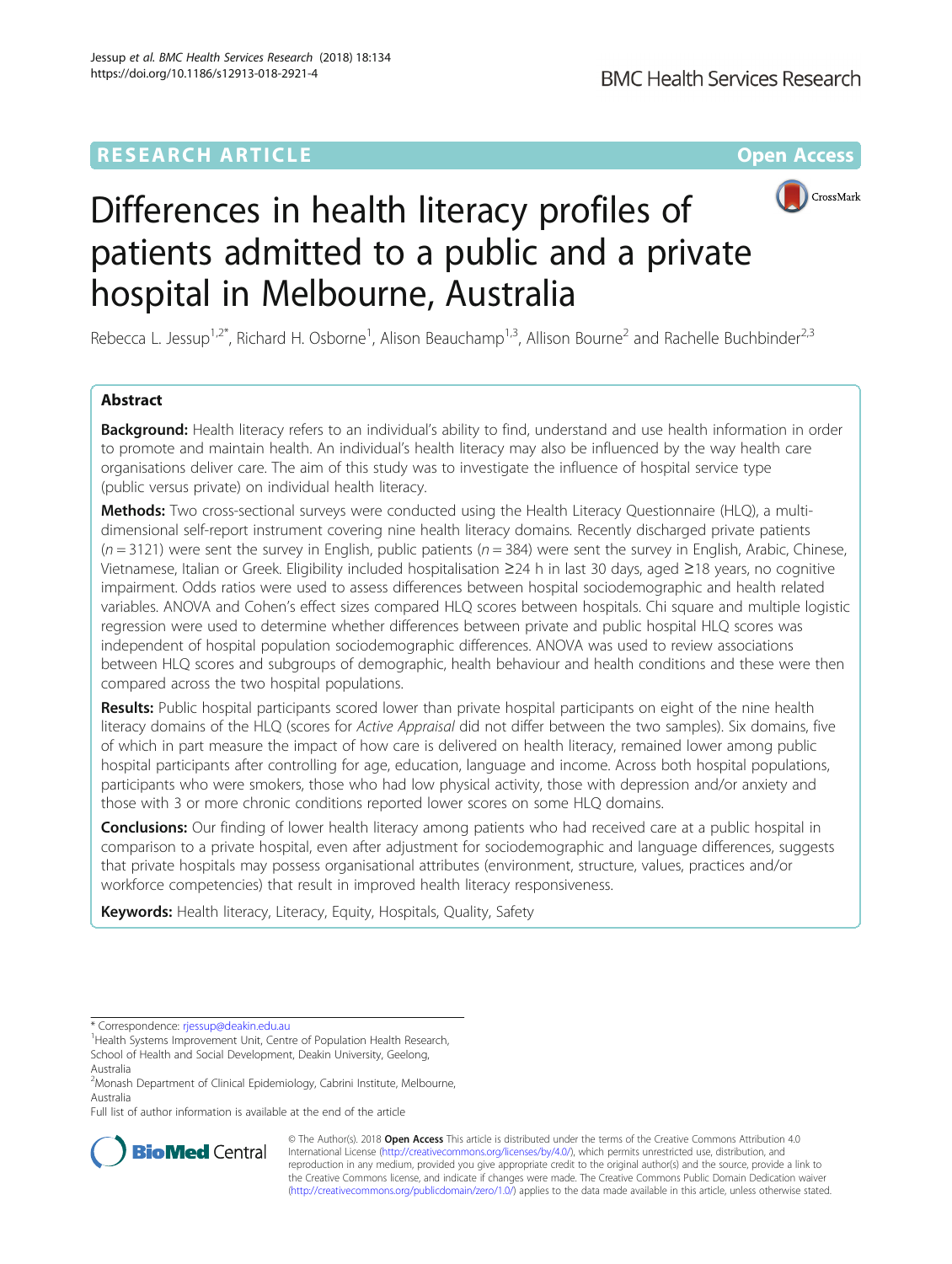## Background

Health literacy refers to an individual's ability to find, understand and use health information in order to promote and maintain health [1]. Having a sufficient level of health literacy is required for patients to adequately interact and ask questions of their health professionals, manage medications and appointments, actively monitor their conditions, adjust regimens in response to changes in disease progression, and to implement and maintain lifestyle changes in order to manage and improve health.

Many studies have examined the association between health-related reading and comprehension skills (functional health literacy) and health and hospital outcomes. These studies have found that compared to individuals with higher health literacy, those with lower health literacy have poorer knowledge about their chronic disease [2–5], lower capacity for self-management and medication adherence [6, 7], poorer disease outcomes [3, 5, 8], increased risk of hospitalisation [9, 10], and increased mortality [11]. However, these studies have focused on health literacy as an individual ability, leading to a formative conceptualisation of health literacy as a patient 'problem' that health professionals have to overcome [12]. This fails to recognise the complex interplay between an organisation's delivery of health care and an individual's knowledge and skills. An individual's health literacy impacts on how they manage interactions and communication with a range of health professionals with different experiences and approaches in their delivery of health advice. Health care professionals who are encouraged to spend time with patients, be supportive and sensitive to differences in cultural and social needs, and adapt health education to the requirements of the individual, will impact on a patient's ability to understand and manage their condition  $[13]$ . In addition, the environment within which health care is delivered (location, signage, and inviting design) and the methods and modes of delivery of health care messages (appointment letters, brochures, and instructional material) all have an impact on how effectively patients can interact with a health care organisation [14].

The term 'health literacy responsiveness' has recently been defined as the provision of health services that promote supportive, equitable participation and access in a way that meets the diverse health literacy needs and preferences, and which is achieved through supportive culture and leadership, systems, policies and practices, and an effective workforce [13]. Health care organisations are increasingly being called upon to measure and address the health literacy needs of the populations they serve [15–17]. However no research to date has compared the health literacy of patient populations seeking care from health care organisations with different service delivery models.

Australia has a universal healthcare system that provides healthcare for all citizens. For inpatient care, patients can be treated in public hospitals, where care is provided free of charge and is paid for by the government. Alternatively, individuals can choose to purchase private health insurance and be treated in a public or private hospital. Private hospital care is subsidised by the government to the value of public hospital costs, with additional costs borne by the individual's private insurer (or paid for by the individual in the absence of private health insurance) [18]. Private hospital patients have the advantage of choosing their physician (patients without private health insurance are assigned a staff physician) and may get priority access to many interventions or treatments, whereas uninsured patients attending public hospitals may be placed in a queue. This dual health care system provides a unique opportunity to not only determine whether or not health literacy of patients differ according to where they seek care (private or public systems), but to also explore the health literacy responsiveness of these two settings. The aim of this study was to use a multidimensional health literacy instrument to measure, compare and contrast the health literacy of a private and a public hospital inpatient population.

#### **Methods**

## Study design, sample and populations

We used data from two separate cross sectional surveys of recently hospitalised patients attending either a private hospital [19] or a public hospital [20], both in Melbourne, Australia. Both surveys were undertaken as part of a program of research to better understand the needs of patients attending these health services, and to identify strategies that the hospitals could adopt to better serve their populations. These hospitals are the sites of employment of two of the investigators (RJ, RB). The first survey was conducted in a 508-bed not-for-profit private hospital located in Melbourne's south-eastern suburbs. According to data from the Australian Socio-Economic Indexes for Areas (SEIFA), this hospital serves a population where income, education, and employment are higher than Victorian state averages [21]. In contrast, the second survey was conducted in a 400-bed public hospital located in Melbourne's northern suburbs utilized by individuals with lower income, lower education, greater likelihood of having been born overseas and speaking a language other than English at home, and higher rates of unemployment than Victorian state averages [20].

The survey protocols were similar at both sites and have been described in detail previously [19, 20]. For both surveys, eligibility included hospitalisation for a minimum of 24 h (to exclude day stay patients attending for day medical procedures, day oncology, dialysis or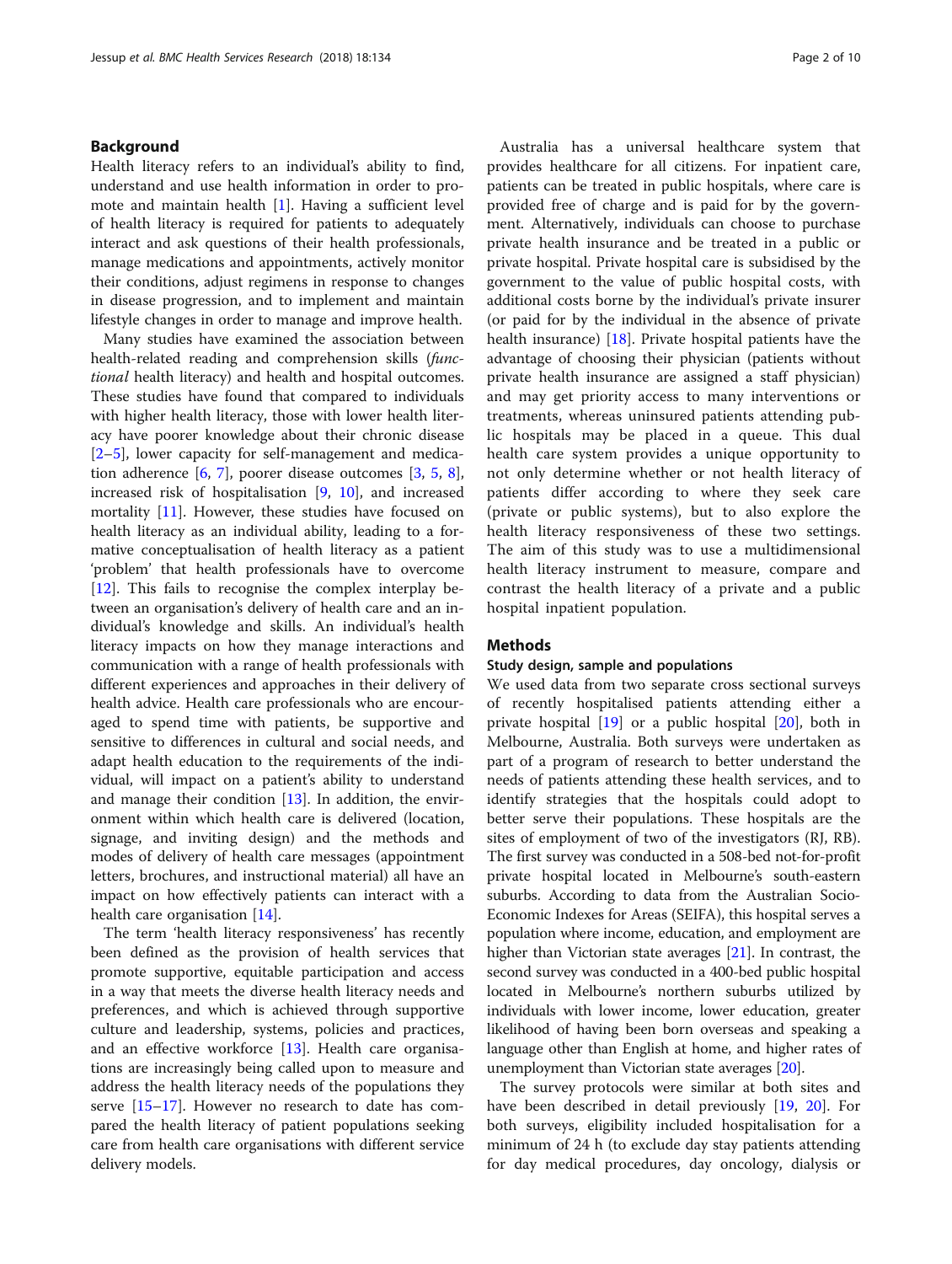those briefly attending emergency) in the past 30 days, aged 18 or over, no known cognitive impairment, and discharged directly to home. The private hospital survey only included patients who understood written English, however, as the survey can be completed with assistance, patients whose first language was not English could still respond. Due to the high number of migrants located in the public hospital catchment area the survey and accompanying materials (including pre-notification and reminder letters) at this hospital were translated into five of the top 10 most spoken language: Arabic, Chinese, Vietnamese, Greek and Italian. The translation methods have been described in detail previously [20] and are outlined in brief below.

To maximise survey response rate at each site, each participant was sent a pre-notification letter (where applicable for the public hospital, this was in the participant's first language). A week later, participants were mailed the participant information and consent form, the HLQ and a brief survey of sociodemographic and health-related information in their language. A late return/reminder letter was sent two weeks following the survey. Each of the letters at each phase (pre-notification, letter accompanying the survey, and reminder letter) was personally addressed to the participant, from the Chief Executive Officer of each hospital, and encouraged patients to participate in order to assist the hospital to improve services.

Data collection at the private hospital took place from January to August 2014. As this was the first site of data collection, a pilot test of the mail out process was conducted. In January 2014, 50 randomly selected eligible participants were sent the surveys, followed by 100 in the second month. From March through to August, all individuals who met the eligibility requirements and had been hospitalised in the preceding month were mailed surveys, with a total of 9341 surveys sent.

Data collection at the public hospital took place over 6 months from January to June 2015. As this survey was conducted on a smaller budget, 500 participants were recruited per month. All eligible patients who spoke Arabic, Chinese, Vietnamese, Greek or Italian were included, with the remaining patients selected using computer assisted random sampling from eligible English speakers to generate 500 invitations per month. Approximately a third of participants each month were non-English speaking. Envelopes returned with 'not known at this address' were replaced with another randomly selected patient from the same month. This resulted in 3252 surveys being sent to public hospital attendees.

This study was approved by the Northern Health, Cabrini Hospital, Deakin University and Monash University Human Research and Ethics Committees.

## Measures

#### Health literacy questionnaire (HLQ)

The HLQ was developed using a validity-driven approach [22]. It has demonstrated strong construct validity and reliability in a wide range of contexts, including within the hospital setting and with patients with chronic and complex conditions  $[22-26]$ . It comprises 44 items covering nine independent domains: 1. Feeling understood and supported by healthcare providers, 2. Having sufficient information to manage my health, 3. Actively managing my health, 4. Social support for health, 5. Appraisal of health information, 6. Ability to actively engage with healthcare providers, 7. Navigating the healthcare system, 8. Ability to find good health information, and 9. Understanding health information enough to know what to do. Each domain consists of 4 to 6 items. The items in the first five domains are scored from 1 to 4 (ranging from *strongly disagree* = 1, to strongly agree = 4), while the last four domains are scored 1 to 5 (cannot do or always difficult = 1, to very  $easy = 5$ ). Each domain is calculated by adding up the scores for each item within the domain, divided by the number of items within the respective domain. Each HLQ domain has been demonstrated to be conceptually distinct and measure independent constructs using confirmatory factor analysis in Australia [23, 26, 27] and in other countries [28]. Consequently, a total score is not generated [26].

The HLQ was translated from English into Arabic, Chinese (simplified, so it was suitable for both Cantonese and Mandarin speakers), Vietnamese, Italian and Greek. The translation process consisted of forward and then backward translation, followed by consensus meetings with translators, bilingual speakers and one of the authors (RHO) to ensure that the revealed meaning of items was consistent with what was intended through reference to a detailed item intent document.

#### Interpretation of domain scores

The HLQ was designed to measure both innate ability, as well as an individual's self-reported experience of interacting with health care organisations. Specifically, scores for Actively managing my health, Social support for health, and Appraisal of health information reflect the health literacy skills and needs of an individual. In contrast, scores for Feeling understood and supported by healthcare providers and Having sufficient information to manage my health provide insight into an individual's interaction with the health system, and may provide guidance around the responsiveness of organisations in addressing individual health literacy needs. Scores for Ability to actively engage with healthcare providers, Navigating the healthcare system, Ability to find good health information and Understanding health information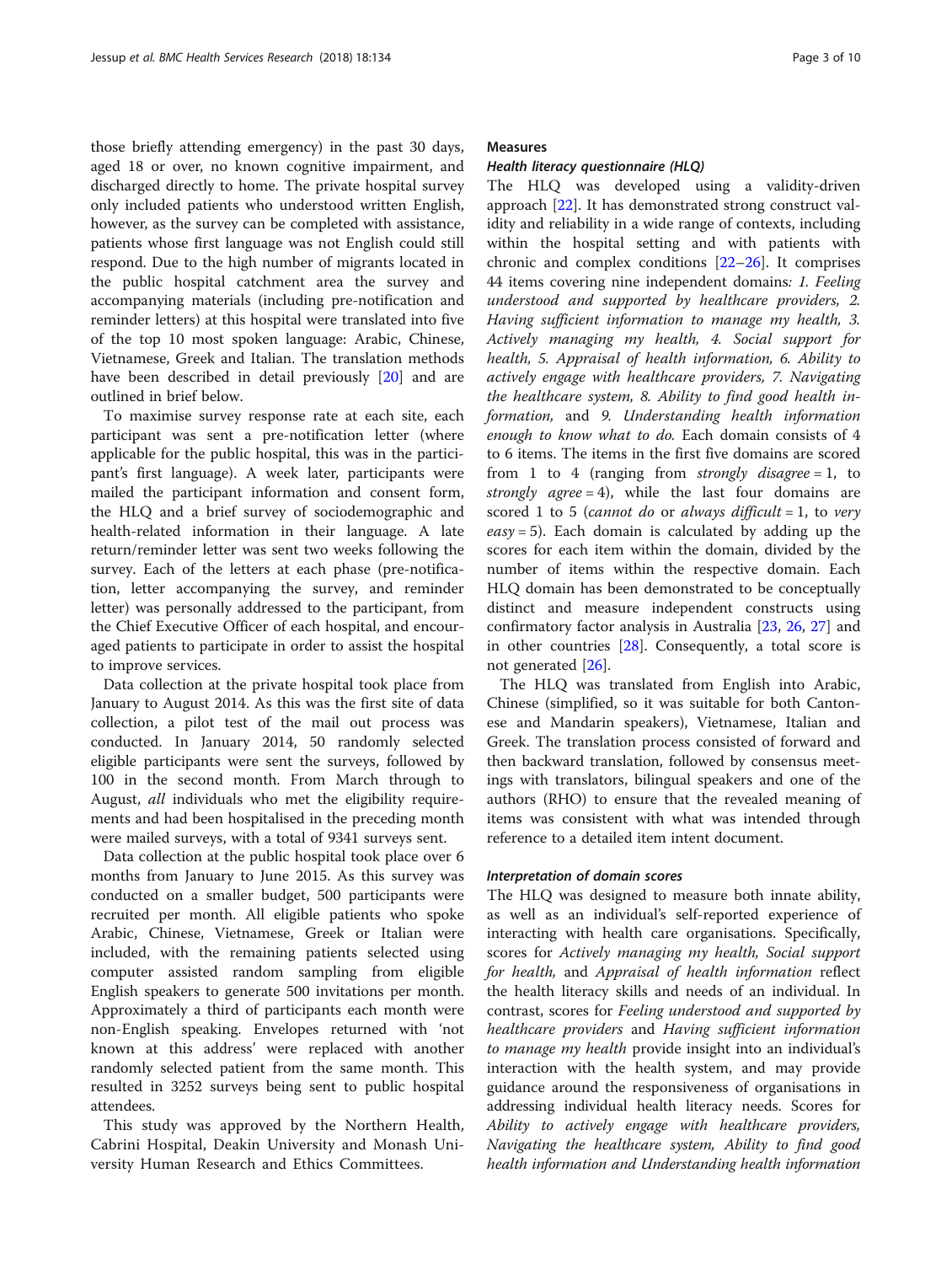enough to know what to do provide insight into both individual and organisational health literacy strengths and weaknesses.

## Health behaviours and chronic diseases

The following socio-demographic, health behaviour and chronic disease variables were also collected: sex, age, height, and weight (for Body Mass Index), living arrangement, country of birth, educational attainment, employment status, household income, health insurance status, use of the Internet, attendance at any emergency department (ED) in the previous 12 months, participation in physical activity, smoking status, alcohol intake, and presence/absence of chronic diseases. As the HLQ allows for someone to help with the completion of the survey, we also collected details on primary language spoken at home as some non-English speakers from both hospitals were able to respond through the assistance of family in completing the survey. In addition, at each hospital, age, sex and service use information from the hospital's data warehouse for both respondents and non-respondents was extracted.

#### Statistical analysis

We used SPSS<sup>®</sup> version 22  $[29]$  to estimate the odds of having particular social, economic, health and hospital usage variables if the participant attended the public hospital versus the private hospital. We conducted a one-way between-groups analysis of variance to compare health literacy scores between the two hospital samples.

We then used chi square test and multiple logistic regression (as the data did not meet the assumptions of normality, linearity of relationship and homogeneity of variances) to determine whether the association between hospital of attendance and HLQ domain scores is independent of sociodemographic conditions between the two populations. Variables selected for regression were those previously shown to be independently associated with low health literacy and included age over 65 years, speaking a language other than English, education, and income less than \$30,000 [25]. We used backward elimination as the variable selection strategy, with entry level set at  $p = 0.10$  and exit at  $p = 0.05$ . Backward elimination was chosen as, while a strong relationship between health literacy and certain variables such as education and ethnicity has previously been demonstrated using functional health literacy tools, these relationships may differ when a broader multidimensional instrument is used.

Dichotomous variables included in the regression were: age ( $< 65$ ,  $\geq 65$ ), education (did not complete secondary school, completed secondary school or above), language (English, non-English), income (<\$30,000, ≥\$30,000). Logistic regression coefficients were transformed to odds

ratios (OR), which refer to the odds that attendance at the public hospital (reference variable) is a risk factor for lower HLQ domain scores.

Finally, we performed a one-way between-groups analysis of variance to compare health literacy between subgroups of people within each hospital, according to demographic (male or female, aged  $\geq 65$  or  $\lt 65$ ) health behaviour (BMI > 25 or  $\leq$ 25, Alcohol >2glasses/ day or ≤2 glasses/ day, smoker or non-smoker, physical activity ≥2.5 h/week or < 2.5 h/week) and clinical characteristics (presence or absence of depression/anxiety, lung condition, cancer, diabetes mellitus, stroke, heart condition, back pain, arthritis, three or more chronic conditions) within each hospital population. Cohen's d effect sizes (ES) for standardised difference in means were calculated using Stata® software [30]. The pooled standard deviation (PSD) was used as the denominator, the difference within domains as the numerator, and a  $p < 0.05$ was regarded as statistically significant for all tests. ESs describe the magnitude of differences in domain scores across these variables for each hospital. Scores between 0.20–0.50, 0.50–0.80 and greater than 0.80 are considered small, medium and large respectively [31]. Comparing these data across hospitals is useful for investigating whether or not there are commonalities across the two hospitals with respect to associations between HLQ scale scores and demographic and clinical variables.

## **Results**

Completed surveys were received from 3121 (33%) participants from the private hospital, and 384 (13%) participants from the public hospital (Table 1). The proportion of respondents and non-respondents who were female was similar for the public hospital (49% vs 51%), but slightly less respondents than non-respondents were female at the private hospital (52% vs 59%). At both hospitals, a larger proportion of respondents were older  $(\geq$ 65 years) compared with non-respondents (55% vs 40% of non-respondents at the public hospital and 60% vs 48% at the private hospital). Types of admissions were similar between respondents and non-respondents at both hospitals, although a much larger proportion of admissions were planned versus unplanned at the private hospital.

For nearly all other variables there were significant differences between respondents from the two hospitals. Participants attending the public hospital were much less likely to speak English at home (OR 0.11, 95% Confidence Interval (CI) 0.08–0.14), to have private health insurance (39.12, 29.95–51.09), to have left school before completion (3.90, 3.10–4.90), smoke (2.75, 1.81–4.18), be overweight or obese (2.59, 1.97–3.40), not participate in at least 2.5 h of physical activity per week (2.04, 1.65– 2.54) and to be on a very low income (4.15, 3.30–5.23). Participants from the public hospital were almost 9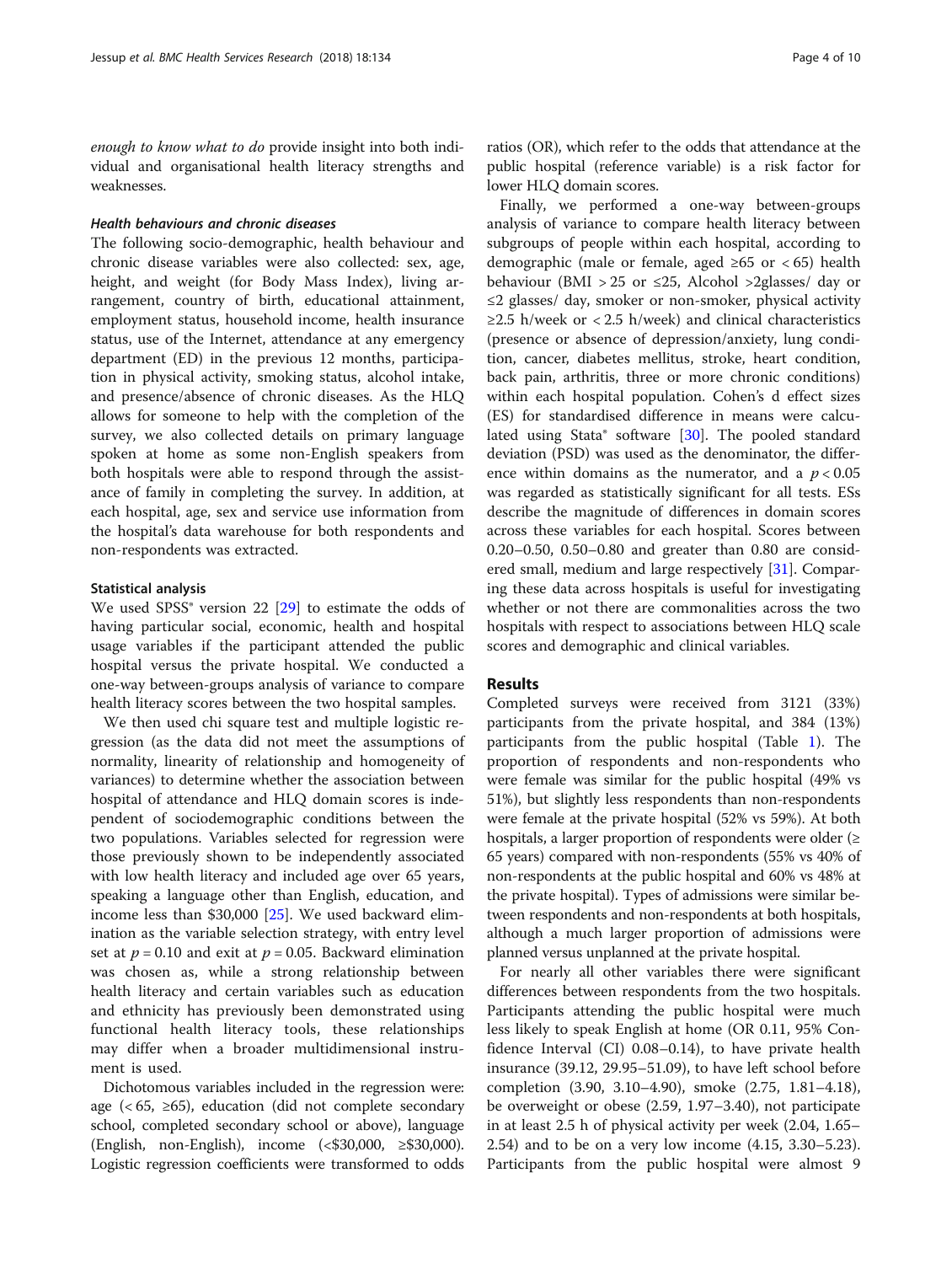| <b>Table 1</b> Characteristics of the respondents and non-respondents of the public and private hospital surveys and comparison of |  |  |  |  |
|------------------------------------------------------------------------------------------------------------------------------------|--|--|--|--|
| private versus public hospital respondents <sup>a</sup>                                                                            |  |  |  |  |

|                                                   | Public hospital                    |                                         | Private hospital                    | Odds Ratio <sup>a</sup>                 |                       |  |
|---------------------------------------------------|------------------------------------|-----------------------------------------|-------------------------------------|-----------------------------------------|-----------------------|--|
|                                                   | Respondents<br>$(n = 384)$<br>n(%) | Non-respondents<br>$(n = 2616)$<br>n(%) | Respondents<br>$(n = 3121)$<br>n(%) | Non-respondents<br>$(n = 6055)$<br>n(%) | (95% CI)              |  |
| Female                                            | 188 (49%)                          | 1334 (51%)                              | 1621 (52%)                          | 3577 (59%)                              | $0.88$ $(0.72, 1.10)$ |  |
| Age $\geq 65$ years                               | 211 (55%)                          | 1040 (40%)                              | 1875 (60%)                          | 2898 (48%)                              | $0.86$ $(0.69, 1.06)$ |  |
| Admission type                                    |                                    |                                         |                                     |                                         |                       |  |
| Planned admission                                 | 27 (7%)                            | 175 (7%)                                | 1756 (57%)                          | 3003 (50%)                              | $\mathsf b$           |  |
| <b>Emergency Department</b>                       | 350 (91%)                          | 2267 (87%)                              | 905 (29%)                           | 2026 (34%)                              | b                     |  |
| Maternity                                         | 7(2%)                              | 189 (7%)                                | 218 (7%)                            | 588 (10%)                               | $\mathbf b$           |  |
| Unscheduled community                             | n/a                                | n/a                                     | 230 (7.4)                           | 438 (7%)                                | b                     |  |
| Lives alone                                       | 70 (23%)                           |                                         | 635 (20%)                           |                                         | $0.88$ $(0.67, 1.16)$ |  |
| Not completed secondary education                 | 246 (67%)                          |                                         | 1041 (33%)                          |                                         | 3.90 (3.10, 4.90)     |  |
| English spoken at home                            | 290 (76%)                          |                                         | 2992 (96%)                          |                                         | 9.09 (7.14, 12.5)     |  |
| Currently employed                                | 98 (26%)                           |                                         | 988 (32%)                           |                                         |                       |  |
| Household income <\$30,000                        | 149 (39%)                          |                                         | 413 (13%)                           |                                         |                       |  |
| Receiving government benefits (income \$\$30,000) | 234 (64%)                          |                                         | 1333 (43%)                          |                                         | 2.09 (1.68, 2.60)     |  |
| Body Mass Index ≥25 (overweight)                  | 252 (78%)                          |                                         | 1591 (58%)                          |                                         | 2.59 (1.97, 3.40)     |  |
| Body Mass Index ≥30 (obese)                       | 130 (40%)                          |                                         | 566 (20%)                           |                                         | 2.63 (2.07, 3.34)     |  |
| Smoker                                            | 29 (8%)                            |                                         | 98 (3%)                             | 2.75 (1.81, 4.18)                       |                       |  |
| Drinks alcohol daily                              | 43 (12%)                           |                                         | 930 (30%)                           |                                         | 0.30(0.22, 0.42)      |  |
| Drinks more than 2 glasses alcohol daily          | 16 (4%)                            |                                         | 214 (7%)                            |                                         | $0.60$ $(0.36, 1.01)$ |  |
| Uses internet $\lt$ once a month                  | 164 (43%)                          |                                         | 635 (20%)                           | 2.73 (2.17, 3.44)                       |                       |  |
| Private Health Insurance                          | 111 (31%)                          |                                         | 2918 (95%)                          | 39.12 (29.95, 51.09)                    |                       |  |
| Attendance at ED in last 12 months                | 341 (91%)                          |                                         | 1653 (53%)                          | 8.98 (6.24, 12.93)                      |                       |  |
| Help with completion of survey                    | 151 (40%)                          |                                         | 821 (26%)                           |                                         | 2.76 (2.07, 3.69)     |  |
| $\geq$ 2.5 h of physical activity/ week           | 211 (55%)                          |                                         | 2230 (71%)                          |                                         | 2.04 (1.65, 2.54)     |  |
| Arthritis                                         | 145 (38%)                          |                                         | 951 (31%)                           |                                         | 1.40 (1.12, 1.74)     |  |
| <b>Back Pain</b>                                  | 132 (35%)                          |                                         | 817 (27%)                           |                                         | 1.44(1.15, 1.81)      |  |
| Heart disease                                     | 118 (31%)                          |                                         | 916 (29%)                           | 1.04(0.83, 1.31)                        |                       |  |
| Lung disease                                      | 79 (21%)                           |                                         | 462 (15%)                           |                                         | 1.46 (1.12, 1.91)     |  |
| Cancer                                            | 39 (10%)                           |                                         | 520 (17%)                           |                                         | $0.57$ $(0.41, 0.80)$ |  |
| Depression/Anxiety                                | 84 (22%)                           |                                         | 396 (13%)                           | 1.93 (1.48, 2.51)                       |                       |  |
| Diabetes Mellitus                                 | 90 (24%)                           |                                         | 353 (11%)                           | 2.35 (1.81, 3.05)                       |                       |  |
| Stroke                                            | 31 (8%)                            |                                         | 122 (4%)                            |                                         | 2.12 (1.41, 3.19)     |  |
| $\geq$ three chronic conditions                   | 71 (19%)                           |                                         | 242 (8%)                            |                                         | 1.82 (0.46, 2.26)     |  |

<sup>a</sup>Measures the odds of each variable if the participant attends the public hospital versus the private hospital

<sup>b</sup>Not comparable between hospitals due to differences in coding methods

times more likely (8.98, 6.24–12.93) to have reported attending an emergency department on a previous occasion in the last 12 months. Compared with the private hospital sample, participants from the public hospital were more likely to have diabetes (2.35, 1.81–3.05), have had a stroke (2.12, 1.41–3.19), or experience anxiety or depression (1.93, 1.48–2.51). Prevalence of back pain, arthritis and heart disease

were also significantly higher in the public hospital sample.

Table 2 compares health literacy scores by public versus private hospital, and the odds that attendance at the private hospital (reference variable) is likely to result in higher HLQ domain scores even when adjusted for variables known to be related to health literacy and use of hospital services. Unadjusted and adjusted OR are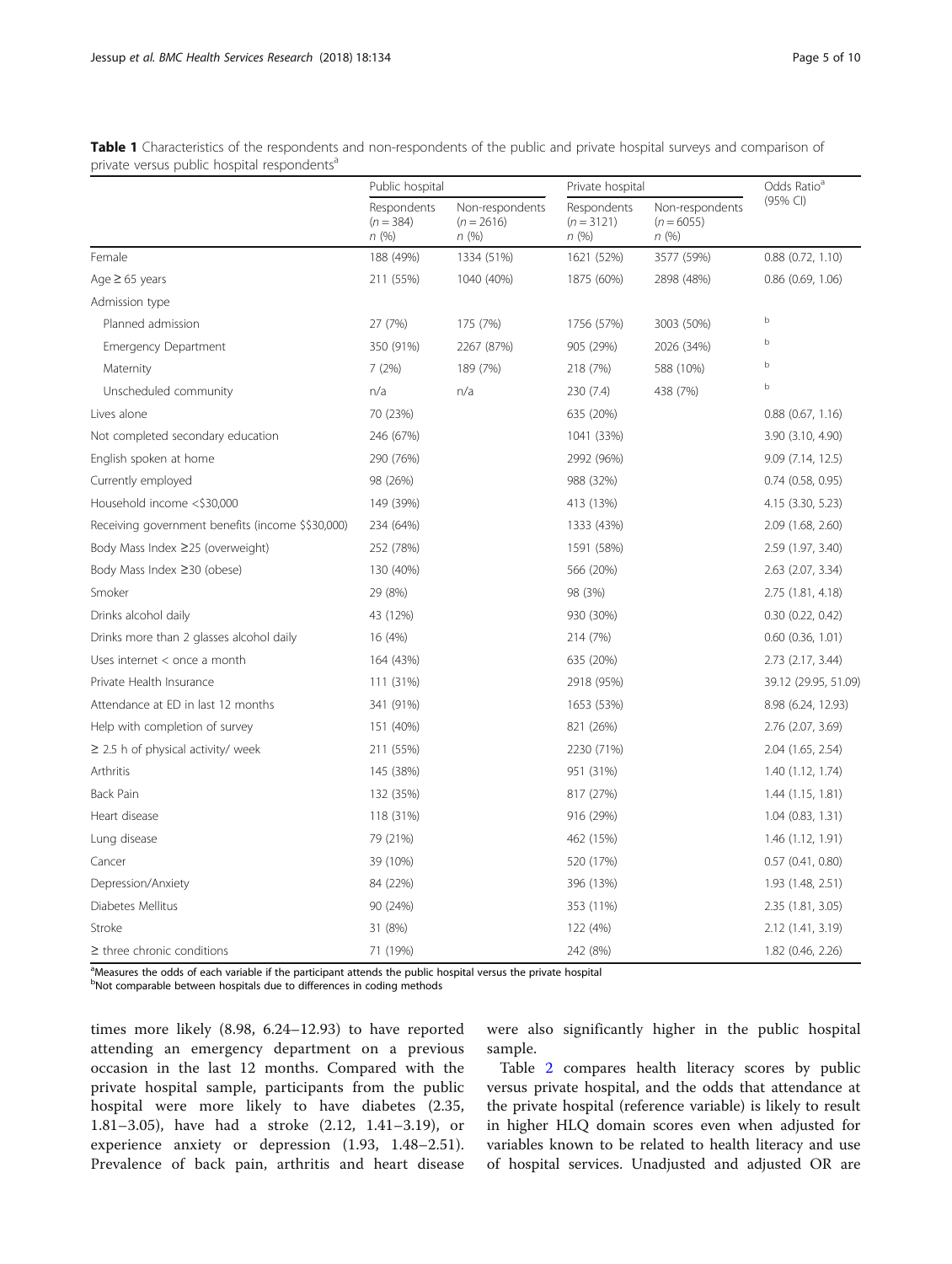Table 2 Relationship between Health Literacy Questionnaire mean domain scores by hospital of attendance, with unadjusted and adjusted odds ratios showing the difference in scale scores adjusted for variables known to be related to health literacy and use of hospital services

|                                                           | Public Hospital $(N = 384)$<br>Mean (SD) | Private $(N = 3121)$<br>Mean (SD) | Unadjusted <sup>c</sup> | Adjusted Odds Ratio <sup>c, d</sup> |
|-----------------------------------------------------------|------------------------------------------|-----------------------------------|-------------------------|-------------------------------------|
| Healthcare provider support <sup>a</sup>                  | 3.13(0.57)                               | 3.35(0.48)                        | 0.40(0.32, 0.49)        | 0.57(0.44, 0.72)                    |
| Having sufficient information <sup>a</sup>                | 2.97(0.52)                               | 3.07(0.48)                        | 0.59(0.47, 0.74)        | 0.78(0.61, 1.01)                    |
| Actively managing health <sup>a</sup>                     | 2.93(0.52)                               | 3.07(0.49)                        | 0.54(0.43, 0.67)        | $0.67$ $(0.52, 0.86)$               |
| Social support for health <sup>a</sup>                    | 3.11(0.55)                               | 3.26 (0.49)                       | 0.53(0.43, 0.66)        | $0.66$ $(0.52, 0.84)$               |
| Active appraisal of health information <sup>a</sup>       | 2.82(0.52)                               | 2.85(0.53)                        | 0.87(0.71, 1.07)        | 1.04(0.82, 1.33)                    |
| Active engagement with healthcare <sup>b</sup>            | 3.82(0.78)                               | 4.07 (0.58)                       | 0.52(0.44, 0.61)        | 0.77(0.64, 0.93)                    |
| Navigating the healthcare system <sup>b</sup>             | 3.63(0.75)                               | 3.91(0.57)                        | 0.45(0.38, 0.54)        | 0.65(0.53, 0.79)                    |
| Ability to find good health information <sup>b</sup>      | 3.56(0.80)                               | 3.85(0.62)                        | (0.43, 0.59)<br>0.51    | 0.77(0.64, 0.93)                    |
| Understanding health information well enough <sup>b</sup> | 3.85(0.78)                               | 4.11 (0.58)                       | 0.51(0.43, 0.60)        | 0.87(0.71, 1.05)                    |

<sup>a</sup>Scale range 0–4, higher score indicates greater ability or more support<br>bScale range 0.5, bigher score indicates greater ability or more support

<sup>b</sup>Scale range 0–5, higher score indicates greater ability or more support

Reference category = private hospital

<sup>d</sup>Adjusted Odds Ratio. Adjusted for age (< 65, ≥65), education (did not complete secondary school, completed secondary school or above), language

(English, non-English), income (<\$30,000, ≥\$30,000)

Items in bold indicate significance at the  $p = 0.05$  level

presented, adjusted for age, language, education and income. Participants attending the private hospital had higher health literacy. The exception was *Appraisal of* health information, where the scores for all participants was low independent of hospital. When adjusted for age, language, education, and income, patients attending the public hospital were still more likely to report lower scores (where the confidence interval did not include 1) for Healthcare provider support (adjusted OR 0.57, CI 0.44–0.72), Actively managing my health (0.67, 0.52– 0.86), Social support for Health (0.66, 0.52–0.84), Actively engaging with healthcare 0.77, 0.64–0.93), Navigating the healthcare system (0.65, 0.53–0.79), and Ability to find good health information (0.77, 0.64–0.93), than those attending the private hospital.

Table 3 provides a summary of the significant associations across both hospital populations between having lower scores on the HLQ and poorer health and/or health related behaviours. Both public and private hospital participants who were smokers, and/or those who participated in less than 2.5 h of physical activity per week reported lower scores for Actively managing my health, compared to those who did not smoke and/or participated in at least 2.5 h of physical activity per week. Compared to participants reporting less than three chronic conditions, those with three or more conditions reported lower health literacy scores for Ability to find good health information, and Understanding information well enough to know what to do. Having depression and/or anxiety was associated with lower scores for Social support for health and Ability to actively engage with healthcare providers. The full details of the associations between health literacy and behavioural and health factors are presented as Additional files 1 and 2.

#### **Discussion**

We found that compared with participants who had received care at the private hospital, those who had received care at the public hospital had significantly lower health literacy across eight of the nine domains of the HLQ. The only domain that did not differ between hospital samples was Active appraisal of health information. After adjustment for differences in age, education, language and income, participants who attended the public hospital were still more likely to report lower scores than private hospital patients for five domains that measure an individual's lived experience of interacting with the health system: Feeling supported by healthcare providers, Actively managing health, Active engagement with healthcare, Navigating the healthcare system and Ability to find good health information. This suggests that the private hospital may possess organisational characteristics (environment, structure, values, practices and/or workforce competencies) that may result in a greater level of health literacy responsive service delivery than the public hospital. Despite these differences in health literacy responsiveness, we found shared patterns of lower health literacy associated with individuals presenting with three or more chronic health conditions, those who currently smoke, those who do not participate in regular physical activity, and those with anxiety and/or depression exhibited across both hospitals.

As the HLQ in part aims to measure an individual's experience of receiving care, the differences in the health literacy of these two hospital populations, independent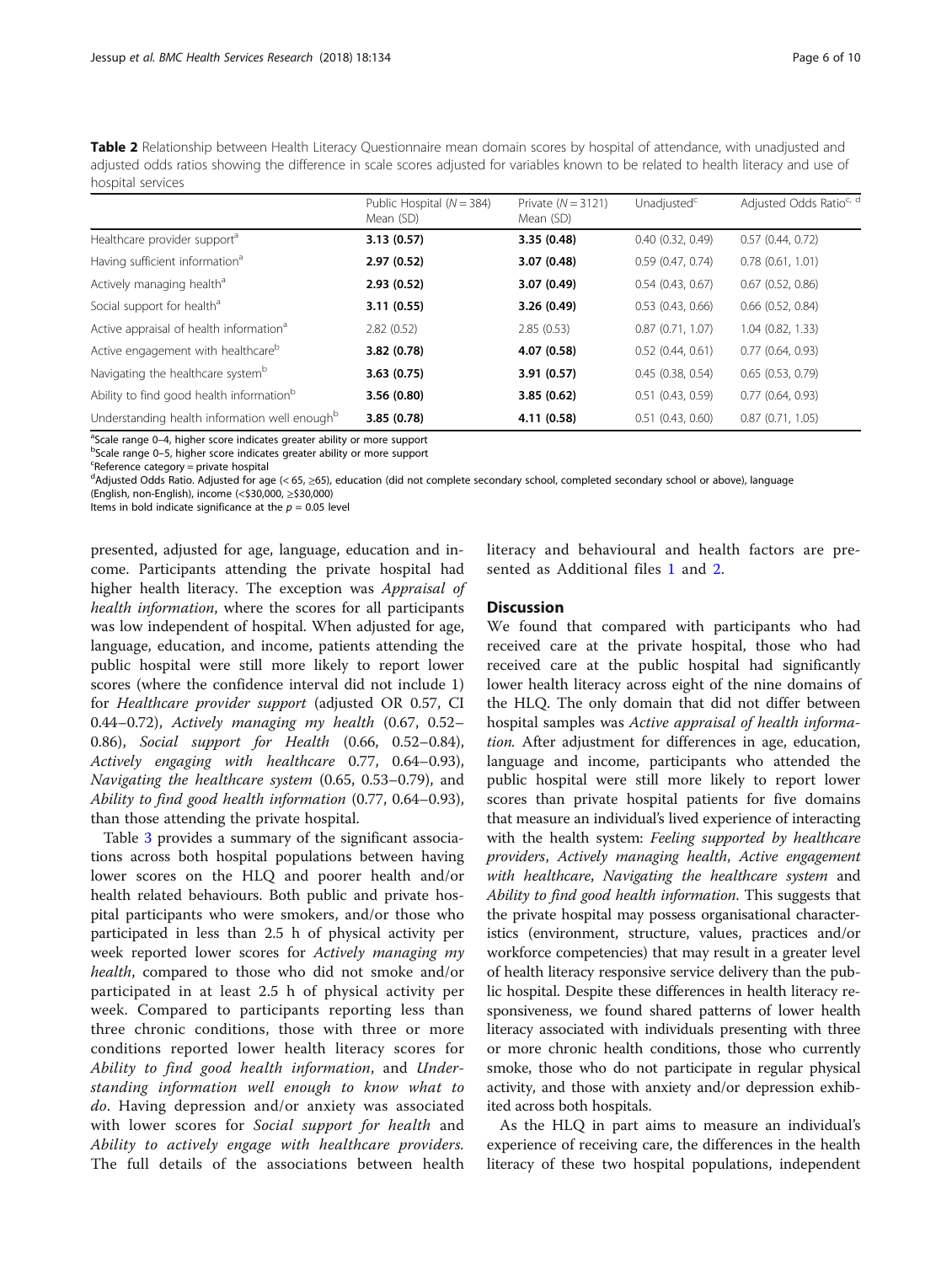|                                        | Healthcare<br>provider<br>support | Having<br>sufficient<br>information | Actively<br>managing<br>health          | Social<br>support<br>for health         | Active<br>appraisal | Active<br>engagement<br>with healthcare | Navigating the<br>healthcare<br>system | Ability to find<br>good health<br>information | Understanding<br>health<br>information |
|----------------------------------------|-----------------------------------|-------------------------------------|-----------------------------------------|-----------------------------------------|---------------------|-----------------------------------------|----------------------------------------|-----------------------------------------------|----------------------------------------|
| Current<br>smoker                      |                                   |                                     | Private<br>ES 0.28<br>Public<br>ES 0.27 |                                         |                     |                                         |                                        |                                               |                                        |
| Physical<br>Activity $<$<br>2.5 h/week |                                   |                                     | Private<br>ES 0.50<br>Public<br>ES 0.27 |                                         |                     |                                         |                                        |                                               |                                        |
| Depression/<br>Anxiety                 |                                   |                                     |                                         | Private<br>ES 0.27<br>Public<br>ES 0.39 |                     | Private ES 0.15<br>Public ES 0.30       |                                        |                                               |                                        |
| $\geq$ 3 chronic<br>conditions         |                                   |                                     |                                         |                                         |                     |                                         |                                        | Private ES 0.26<br>Public ES 0.25             | Private ES 0.18<br>Public ES 0.20      |

Table 3 Summary of significant associations using effect sizes (ES) across both hospitals between lower Health Literacy Questionnaire scores and poorer health and/or health related behaviours

\*Effect size (ES) calculated using Cohen's d for standardised difference in means. Interpretation of ES: \*"small" ES > 0.20–0.50, \*\*"medium" ES 0.50–0.80

of differences in socioeconomic position and first language, suggest that the impact that these two hospitals have on their population's health literacy is different. The reasons for this are likely to be complex and multifactorial. In part, it may be explained by the more demanding communication effort required of the public hospital and its health professionals. While our analysis controlled for differences in language, income and education, we did not control for the much greater disease burden or cultural diversity (independent of language spoken) in the public hospital setting (as demonstrated by the odds ratios in Table 1). These added complexities, coupled with lower education and income levels, present a challenging combination of factors known to impact on an individual's health literacy [32].

In addition, differences in health literacy between the private and public hospital patients may be a reflection of how differences in funding arrangements drive care. Private and public hospitals do not have the same operational environments or demand pressures. Public hospitals provide care according to need, and while demand for hospital services are influenced by a range of factors, an ageing population [33] and growth in chronic and complex diseases [34] has led to public hospital overcrowding, bed blockages, lengthening surgical waiting lists and problems with timely access to emergency treatment and unplanned admissions both in Australia and internationally [35, 36]. Private hospitals are not subject to these same demand pressures. In addition, as private enterprises, private hospitals are reliant on establishing and maintaining market reputation. They need to provide high quality customer service in order to maintain loyalty, retention and demand from their paying consumer and private insurers [37]. The private health model provides the consumer with control over almost

all aspects of their health care decision making. Retention has been shown to be more closely related to the functional aspects of care-giving (how it is done) rather than the technical aspects (what is done) [38]. Building patient rapport, taking time and care to ensure patients understand their health condition and know where to go for more information, and creating an easily navigable hospital with good signage, all fall under functional aspects of health care delivery. Therefore, while the technical aspects of clinical care may not differ between public and private hospitals, private hospitals may be better placed to put greater emphasis on the functional aspects of care delivery which will in turn impact on an individual's health literacy.

We found that individuals with multiple health conditions reported similarly low scores at both hospitals across domains that measure how confident an individual is in finding and understanding health information. Patients at both hospitals who had three or more chronic conditions were more likely to report challenges around finding, understanding and managing information in relation to their multiple conditions. Given that most information available to patients is based on single disease guidelines, this finding is not surprising. People with multiple conditions may find that two or more of their conditions have discordant management guidelines and treatment recommendations. For example, an individual with diabetes, renal failure and osteoarthritis may read that non-steroidal anti-inflammatory drugs (NSAIDs) will help reduce joint pain and inflammation. However, NSAIDs should not be used in patients with kidney failure, and may lead to further diabetes-related complications and even death [39]. With up to 65% of individuals with chronic conditions having multiple comorbid diseases, the problem of single disease guidelines presents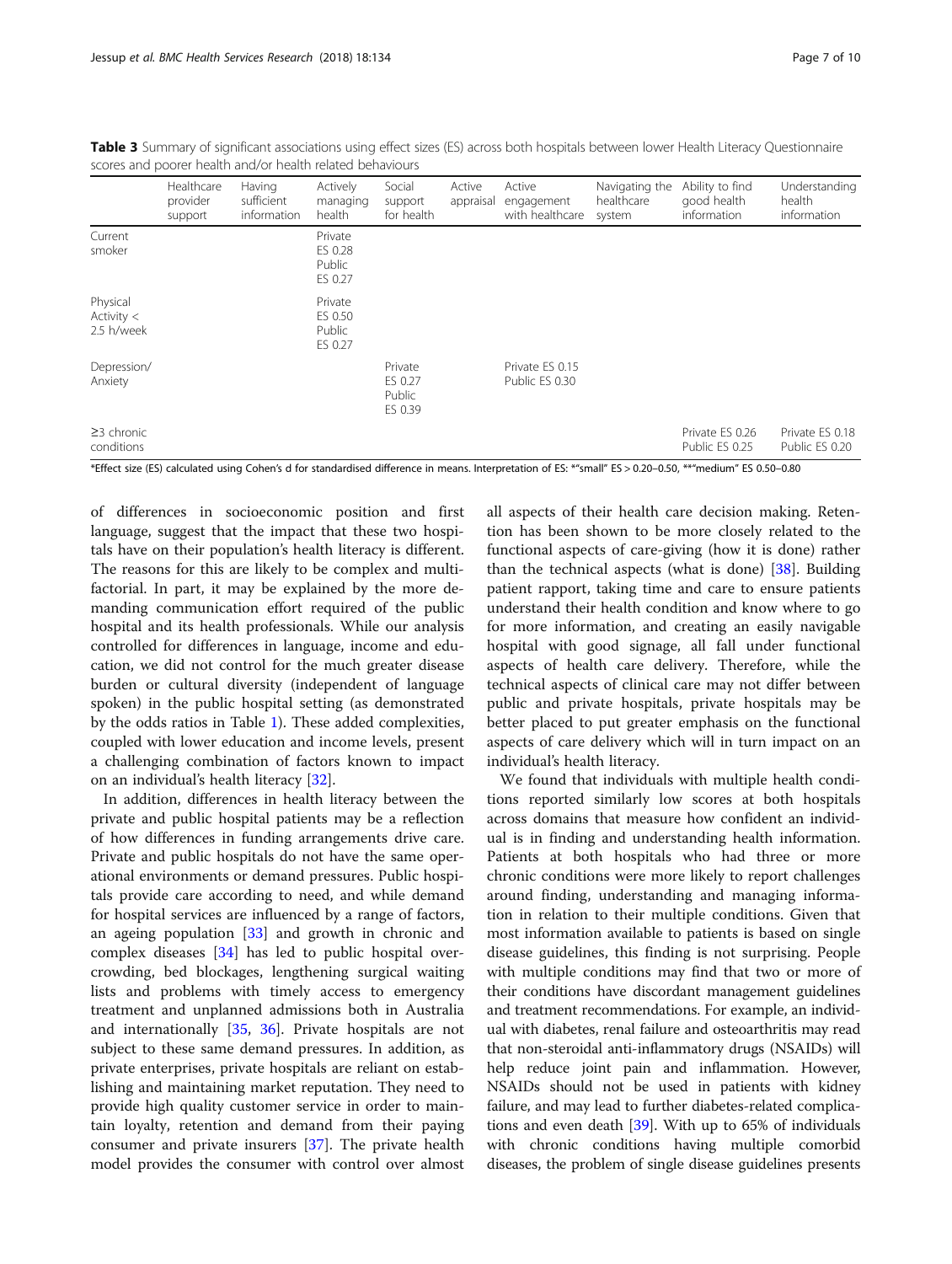a significant challenge to an individual's cognitive load, and their capacity to be sufficiently health literate about their conditions [40]. In this way, individuals with the greatest health care needs are most likely to have the lowest ability to comprehend the information required to manage their conditions, and to navigate and function effectively within the healthcare system [40, 41].

In 2005, Bernhardt and colleagues identified that 'in order for individuals to effectively access, understand and apply received health messages … they must be motivated to receive and process the information' [42]. Individuals who are able to independently take actions to manage their health and healthcare have better health outcomes [43]. We found that current smokers and study participants with low levels of weekly physical activity at both hospitals had lower health literacy for the 'Actively managing health' domain. It is possible that Individuals who scored low on this domain may not see health as their responsibility and have lower levels of motivation to understand their condition in order to self-manage.

Consistent with previous research, participants experiencing depression and/or anxiety reported additional health literacy challenges when compared to participants with other chronic conditions [28]. Across both public and private hospitals, participants with depression and/ or anxiety reported lower scores for Social support for health and Active engagement with healthcare providers. A recent diagnosis of some chronic diseases is associated with an increased risk for the development of anxiety and depression  $[44–46]$ , and it is shown that individuals with a chronic disease and low functional health literacy have higher levels of anxiety than individuals with adequate health literacy [47]. In some cases, having a chronic disease and depression/anxiety, and feeling socially isolated, has been shown to significantly increase mortality risk [48, 49]. As having depression and/or anxiety in this study was related to Social support for health and Active engagement with health providers, greater efforts to engage and link patients with appropriate support may lead to improved health outcomes for these patients.

This study has a number of limitations. The samples from the two hospitals differed in size which may increase the potential for confounding. However, we had sufficient power to address the research questions, and the distribution of data was similar across the two datasets. There is also the possibility that differences in the health literacy of patients attending the two hospitals relate to the types of patients attracted to each hospital. Although we did include potential confounders in the statistical model, it is possible that the observed differences in health literacy found between the two public and the private hospital relate to other unmeasured characteristics linked to the type of people attracted to

each hospital. Our findings are also specific to the two hospitals studied, each of which should not be regarded as representative of all public or private hospitals in Australia. Variation in the sociodemographic characteristics of the people residing in the geographical location of the hospitals may generate different results given that health literacy is strongly associated with socioeconomic status. That said, earlier work in Victoria across eight disparate organisations found that the HLQ provides unbiased mean estimates of group differences across key demographic indicators, suggesting that the findings are not likely to be the result of measurement bias [27].

Despite similar study protocols, the response rate for the survey was substantially higher from participants who were hospitalised in the private hospital (33% vs. 13%). The lower response rate in the public hospital sample is likely to be related to their overall lower health literacy, as those who return surveys are more likely to have higher socioeconomic indicators and higher health literacy [50–53]. An underrepresentation of individuals with low and very low health literacy may also have led to an underestimate of the differences between hospital samples and the relationship between socioeconomic factors, chronic disease and/or health behaviours and health literacy. Future research may be strengthened through application of sensitivity analyses exploring the impact of the non-English speaking respondents in the samples.

This study has several implications for future research. To date, most interventions designed to improve health literacy have focused on health literacy as an individual attribute. They have therefore tried to address deficits by simplifying written health information or improving the composition or method of delivery of messages (including signage, brochures and instructional material) so that it is more user-friendly [32, 54]. Our findings further support the conceptualisation of health literacy not as an individual attribute, but as an interactive process, influenced and mediated by supportive relationships with health providers and the health system at large. Recent research has identified attributes that make for a health literacy responsive organisation [13, 15]. There is now a need for research that determines whether development of these attributes within an organisation leads to improvements in the health literacy of service users.

Additionally, we found that irrespective of the service delivery model (public or private), the presence of three or more chronic diseases, anxiety and/or depression, smoking, and/or low levels of physical activity appear to be associated with lower levels of some elements of health literacy. If this finding is substantiated in future studies, research that evaluates interventions to improve health literacy for these individuals may result in improvements in access, understanding and use of health information and services (i.e., health literacy).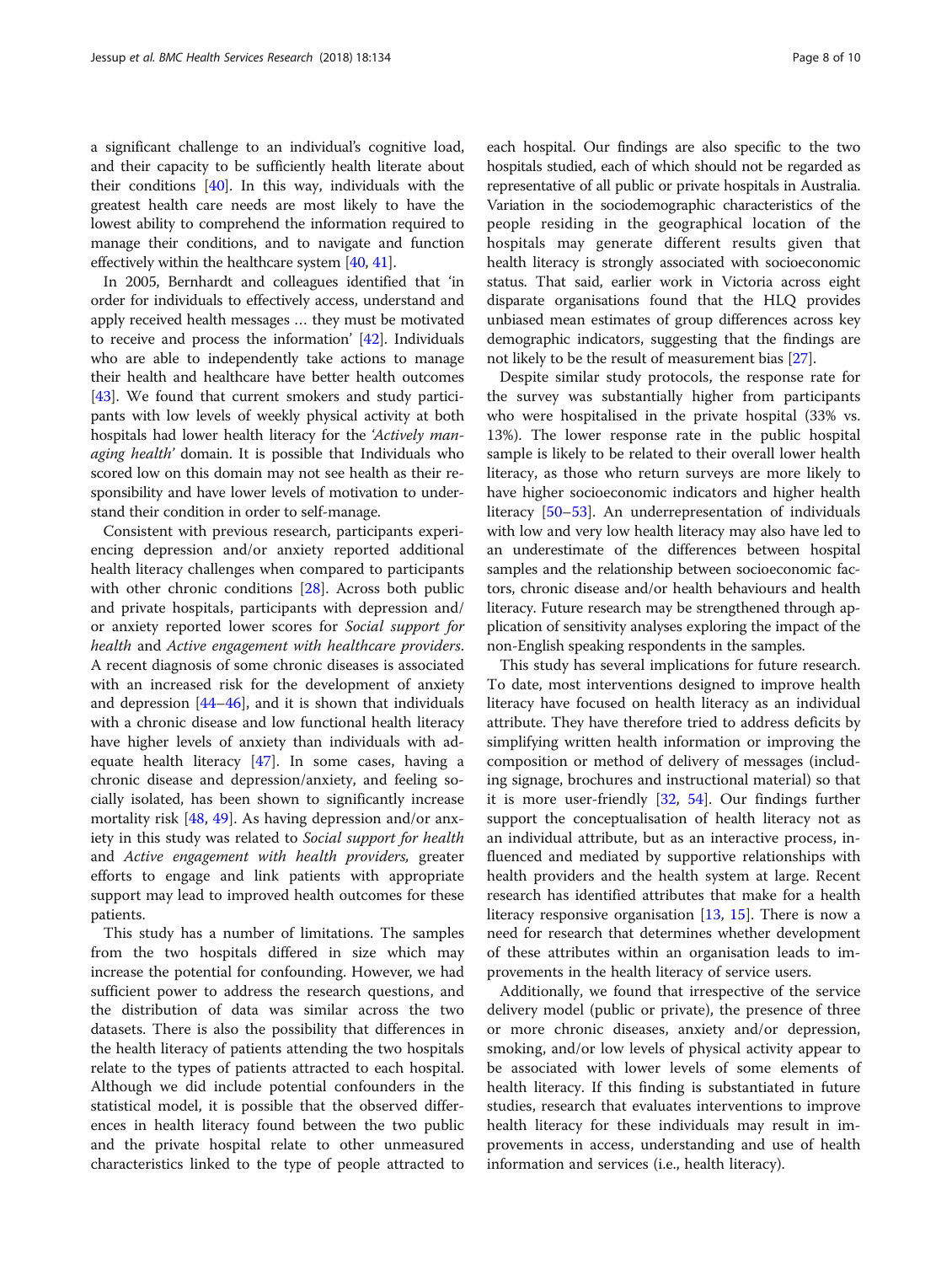## Conclusion

The observation of lower health literacy of patients who receive their care at a public hospital compared to a private hospital, even after adjusting for sociodemographic differences suggests that private hospitals may possess organisational attributes or characteristics (environment, structure, values, practices and/or workforce competencies) that result in improved health literacy responsiveness.

## Additional files

Additional file 1: Table S1. Association between mean (SD) Health Literacy Questionnaire domain scores and chronic conditions using effect sizes, by hospital of attendance. (DOCX 52 kb)

Additional file 2: Table S2. Association between mean (SD) Health Literacy Questionnaire domain scores and health related behaviour using effect sizes, by hospital of attendance. (DOCX 49 kb)

#### Abbreviations

CI: Confidence Interval; ED: Emergency Department; ES: Effect Sizes; HLQ: Health Literacy Questionnaire; OR: Odds Ratios

#### Acknowledgements

The authors would like to thank the staff and patients of Northern Health and Cabrini Health for their support and participation in this study. Rebecca Jessup is funded by a National Health and Medical Research Council (NHMRC) PhD Scholarship #1075250. Richard Osborne is funded in part by a NHMRC Senior Research Fellowship #APP1059122. Alison Beauchamp is funded by an ARC Linkage Industry Fellowship. RB is funded by an NHMRC Senior Principal Research Fellowship #APP1082138.

#### Funding

A Deakin University Higher Degree Research Grant assisted with the cost of postage of surveys for this study.

#### Availability of data and materials

The datasets generated during and/or analysed during the current study are available from the corresponding author on reasonable request.

#### Authors' contributions

The study and overall design was conceived by RLJ, RB, RHO, AB1 and operationalized by RLJ and AB2. RLJ and RB led the data collection. RJ undertook the statistical analysis and writing of all drafts. RB, RHO and AB1 contributed to the analysis strategy and all drafts. All authors contributed to the interpretation of the results. All authors critically reviewed the manuscript and approved the final version.

#### Ethics approval and consent to participate

The public hospital study was approved by the Northern Health (study no. P11/13), Deakin University (study no. 2014–137) Human Research Ethics Committees. The private hospital study was approved by the Cabrini (EC00239) and Monash University (EC00234) Human Research Ethics Committees. Informed written consent was obtained from all participants. All data is de-identified so no consent to publish is required, however participants were informed of the intention to publish in the information and consent form.

#### Consent for publication

Not applicable.

## Competing interests

The authors declare that they have no competing interests.

## Publisher's Note

Springer Nature remains neutral with regard to jurisdictional claims in published maps and institutional affiliations.

#### Author details

<sup>1</sup> Health Systems Improvement Unit, Centre of Population Health Research School of Health and Social Development, Deakin University, Geelong, Australia. <sup>2</sup>Monash Department of Clinical Epidemiology, Cabrini Institute Melbourne, Australia. <sup>3</sup>Department of Epidemiology and Preventive Medicine, School of Public Health and Preventive Medicine, Monash University, Melbourne, Australia.

#### Received: 17 May 2017 Accepted: 6 February 2018 Published online: 22 February 2018

#### References

- 1. World Health Organization. Health promotion glossary. Health Promot Int. 1998;13(4):349–64.
- 2. Williams MV, et al. Relationship of functional health literacy to patients' knowledge of their chronic disease: a study of patients with hypertension and diabetes. Arch Intern Med. 1998;158(2):166–72.
- 3. Schillinger D, et al. Association of health literacy with diabetes outcomes. JAMA. 2002;288(4):475–82.
- 4. Gazmararian JA, et al. Health literacy and knowledge of chronic disease. Patient Educ Couns. 2003;51(3):267–75.
- 5. Williams MV, et al. Inadequate literacy is a barrier to asthma knowledge and self-care. Chest J. 1998;114(4):1008–15.
- 6. Souza JG, et al. Functional health literacy and glycaemic control in older adults with type 2 diabetes: a cross-sectional study. BMJ Open. 2014;4(2):e004180.
- 7. Gazmararian JA, et al. Factors associated with medication refill adherence in cardiovascular-related diseases: a focus on health literacy. J Gen Intern Med. 2006;21(12):1215–21.
- 8. Omachi TA, et al. Lower health literacy is associated with poorer health status and outcomes in chronic obstructive pulmonary disease. J Gen Intern Med. 2013;28(1):74–81.
- 9. Baker DW, et al. Health literacy and the risk of hospital admission. J Gen Intern Med. 1998;13(12):791–8.
- 10. Baker DW, et al. Functional health literacy and the risk of hospital admission among Medicare managed care enrollees. Am J Public Health. 2002;92(8):1278–83.
- 11. Peterson PN, et al. Health literacy and outcomes among patients with heart failure. JAMA. 2011;305(16):1695–701.
- 12. Pleasant A, Kuruvilla S. A tale of two health literacies: public health and clinical approaches to health literacy. Health Promot Int. 2008;23(2):152–9.
- 13. Trezona A, Dodson S, Osborne RH. Development of the organisational health literacy responsiveness (Org-HLR) framework in collaboration with health and social services professionals. BMC Health Serv Res. 2017;17(1):513.
- 14. Wynia MK, Osborn CY. Health literacy and communication quality in health care organizations. J Health Commun. 2010;15(S2):102–15.
- 15. Brach C, et al., Attributes of a health literate organization. Inst Med, 2012.
- 16. Brega AG, et al. Health Literacy Universal Precautions Toolkit. Colorado: A.f.H.R. a. Quality; 2015.
- 17. Australian Commission on Quality and Safety in Health Care. Health Literacy: Taking action to improve safety and quality. Sydney: ACSQHC; 2014.
- 18. Hurley J, et al., Parallel private health insurance in Australia: a cautionary tale and lessons for Canada. 2002.
- 19. Bourne A., P.S., Jessup R., Staples M., Beauchamp A., Buchbinder R.,, Health literacy profile of recently hospitalised patient in the private hospital setting: A cross sectional study. BMC health services research (under review), 2017.
- 20. Jessup RL, et al. Health literacy of recently hospitalised patients: a crosssectional survey using the health literacy questionnaire (HLQ). BMC Health Serv Res. 2017;17(52):12.
- 21. State Government of Victoria. Index of Relative Socioeconomic Disadvantage. 2015 [cited 2015 February 23].
- 22. Beauchamp A, Batterham RW, Dodson S, Astbury B, Elsworth GR, McPhee C, Osborne RH. Systematic development and implementation of interventions to OPtimise Health Literacy and Access (Ophelia). BMC public health. 2017; 17(1):230.
- 23. Hawkins M, et al. The health literacy questionnaire (HLQ) at the patientclinician interface: what do patients and clinicians really mean by their HLQ scores? BMC Health Serv Res. 2017;